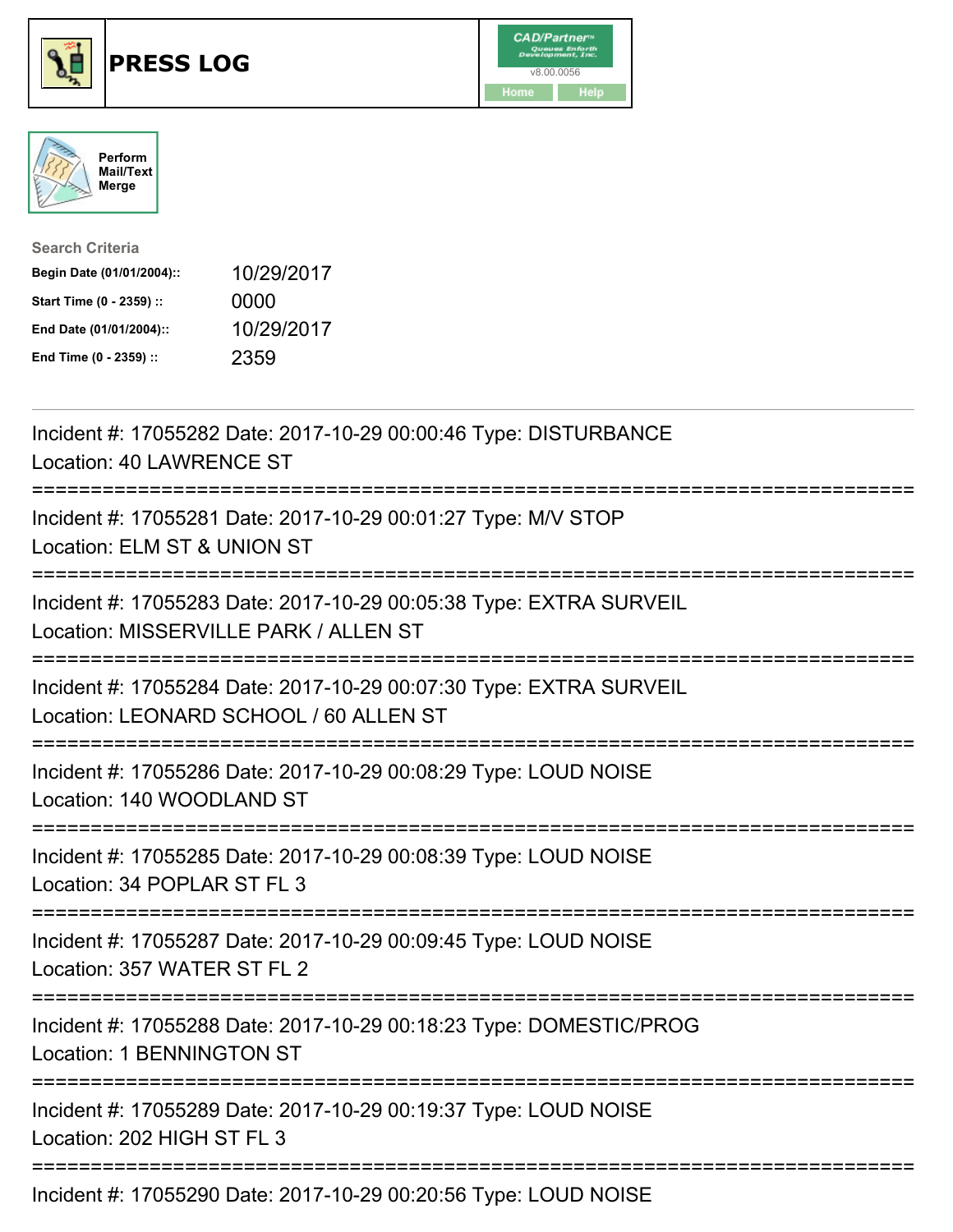Location: 109 EXETER ST

| Incident #: 17055291 Date: 2017-10-29 00:29:30 Type: ALARM/BURG<br>Location: FERNANDEZ BEAUTY SALON / 402 BROADWAY #1 |
|-----------------------------------------------------------------------------------------------------------------------|
| Incident #: 17055292 Date: 2017-10-29 00:30:02 Type: EXTRA SURVEIL<br>Location: STORROW PARK / 50 HIGH ST             |
| Incident #: 17055293 Date: 2017-10-29 00:31:24 Type: EXTRA SURVEIL<br>Location: GEISLER STATE POOL / 50 HIGH ST       |
| Incident #: 17055294 Date: 2017-10-29 00:31:45 Type: GUN CALL<br>Location: 53 MANN ST                                 |
| Incident #: 17055295 Date: 2017-10-29 00:33:37 Type: SUS PERS/MV<br>Location: 106 BOWDOIN ST                          |
| Incident #: 17055296 Date: 2017-10-29 00:37:19 Type: B&E/MV/PAST<br>Location: ATTEMPT / 115 FARLEY ST                 |
| Incident #: 17055297 Date: 2017-10-29 00:41:37 Type: LOUD NOISE<br>Location: 57 INMAN ST FL 1                         |
| Incident #: 17055298 Date: 2017-10-29 00:44:56 Type: LOUD NOISE<br><b>Location: THORNTON AV</b>                       |
| Incident #: 17055299 Date: 2017-10-29 00:47:02 Type: LOUD NOISE<br>Location: 20 KNOX ST #12                           |
| Incident #: 17055300 Date: 2017-10-29 00:57:38 Type: LOUD NOISE<br>Location: 5 E HAVERHILL ST                         |
| Incident #: 17055301 Date: 2017-10-29 00:58:19 Type: LOUD NOISE<br>Location: 29 BROOK ST FL 3                         |
| Incident #: 17055302 Date: 2017-10-29 01:04:48 Type: NOISE ORD<br>Location: 202 HIGH ST FL 3                          |
| Incident #: 17055303 Date: 2017-10-29 01:05:11 Type: NOISE ORD<br>Location: 163 SALEM ST FL 3                         |
| Incident #: 17055304 Date: 2017-10-29 01:07:55 Type: MV/BLOCKING                                                      |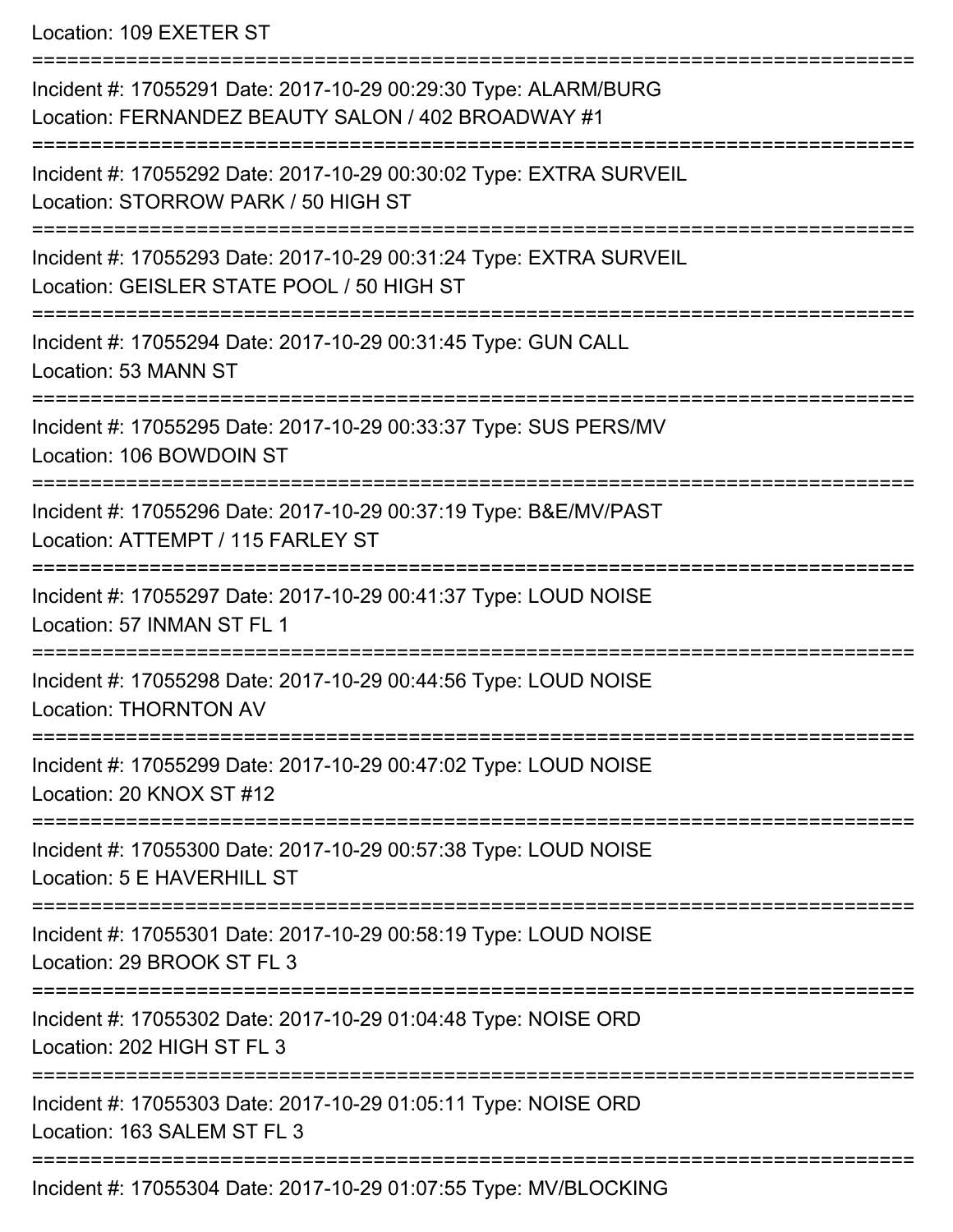| Incident #: 17055305 Date: 2017-10-29 01:12:07 Type: DISTURBANCE<br>Location: CAMBRIDGE ST & S UNION ST       |
|---------------------------------------------------------------------------------------------------------------|
| Incident #: 17055306 Date: 2017-10-29 01:13:00 Type: NOISE ORD<br>Location: 19 EXETER ST                      |
| Incident #: 17055307 Date: 2017-10-29 01:13:42 Type: SUS PERS/MV<br>Location: ESSEX ST & MILL ST              |
| Incident #: 17055308 Date: 2017-10-29 01:19:22 Type: LOUD NOISE<br>Location: 31 PLATT ST                      |
| Incident #: 17055309 Date: 2017-10-29 01:25:20 Type: M/V STOP<br>Location: 38 CROSS ST                        |
| Incident #: 17055310 Date: 2017-10-29 01:28:36 Type: NOISE ORD<br>Location: 222 HIGH ST                       |
| Incident #: 17055311 Date: 2017-10-29 01:29:01 Type: DISTURBANCE<br>Location: SAM'S FOOD STORE / 389 BROADWAY |
| Incident #: 17055312 Date: 2017-10-29 01:37:19 Type: LOUD NOISE<br>Location: 55 MANN ST FL 2                  |
| Incident #: 17055313 Date: 2017-10-29 01:38:55 Type: MV/BLOCKING<br>Location: 8 E HAVERHILL ST                |
| Incident #: 17055314 Date: 2017-10-29 01:42:30 Type: M/V STOP<br>Location: BENNINGTON ST & LAWRENCE ST        |
| Incident #: 17055315 Date: 2017-10-29 01:44:12 Type: UNWANTEDGUEST<br>Location: 79 WILLIAM ST                 |
| Incident #: 17055316 Date: 2017-10-29 01:44:59 Type: M/V STOP<br>Location: BROADWAY & MANCHESTER ST           |
| Incident #: 17055317 Date: 2017-10-29 01:45:42 Type: NOISE ORD<br>Location: 92 PARK ST FL 2                   |
| Incident #: 17055318 Date: 2017-10-29 01:47:20 Type: M/V STOP                                                 |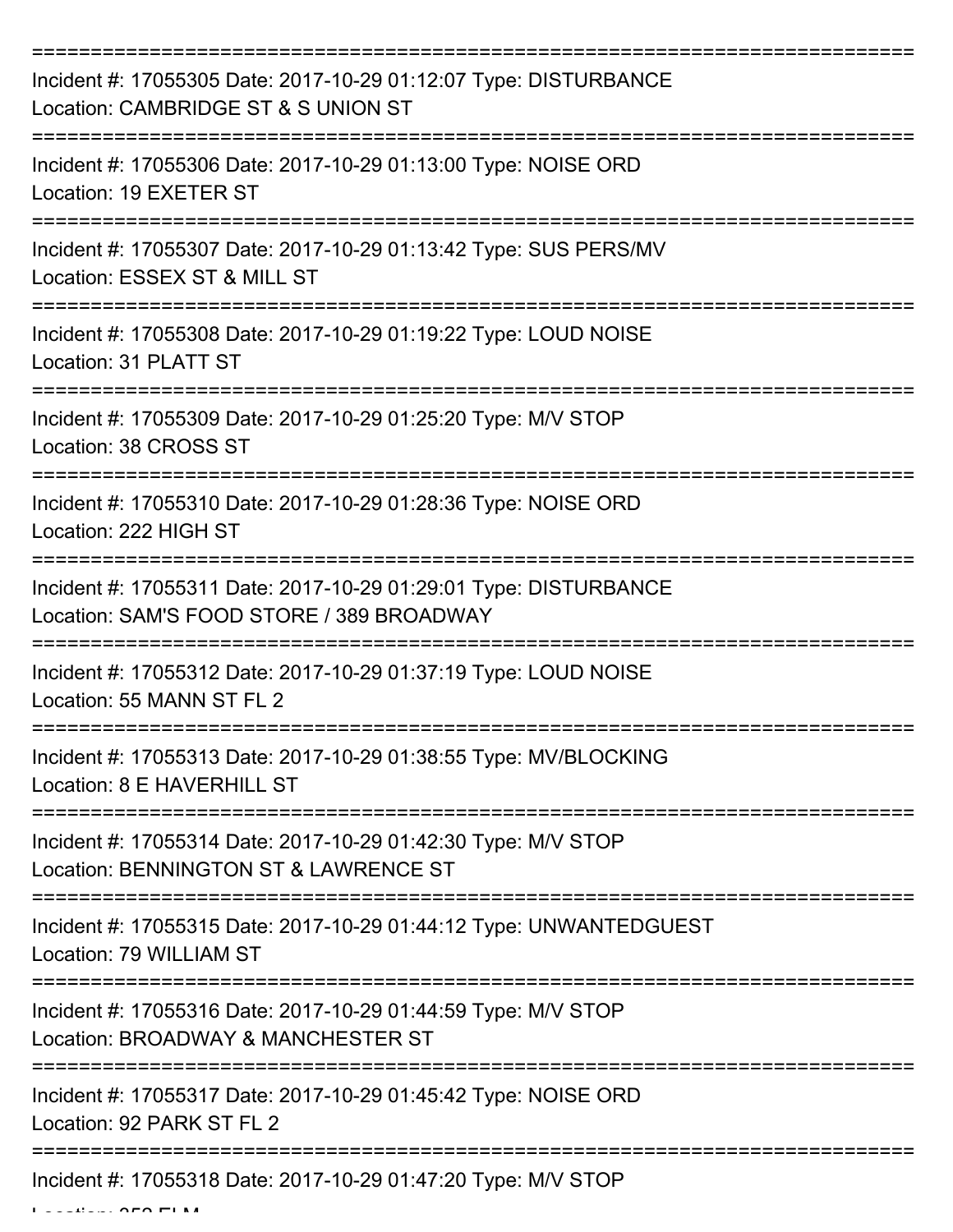| Incident #: 17055319 Date: 2017-10-29 01:49:03 Type: DOMESTIC/PROG<br>Location: 7A SUMMER ST                                     |
|----------------------------------------------------------------------------------------------------------------------------------|
| Incident #: 17055320 Date: 2017-10-29 01:49:19 Type: M/V STOP<br>Location: BROADWAY & CROSS ST                                   |
| Incident #: 17055321 Date: 2017-10-29 01:54:05 Type: LOUD NOISE<br>Location: 5 BIRCH ST                                          |
| Incident #: 17055322 Date: 2017-10-29 01:58:43 Type: SHOTS FIRED<br>Location: ARREST / 13 KENDALL ST FL 2                        |
| Incident #: 17055323 Date: 2017-10-29 02:01:35 Type: LOUD NOISE<br>Location: 53 MANN ST FL 2<br>================================ |
| Incident #: 17055324 Date: 2017-10-29 02:11:13 Type: LOUD NOISE<br>Location: 222 HIGH ST                                         |
| Incident #: 17055325 Date: 2017-10-29 02:11:23 Type: MEDIC SUPPORT<br>Location: 90 LOWELL ST                                     |
| ==========<br>Incident #: 17055326 Date: 2017-10-29 02:17:06 Type: ALARMS<br>Location: SANTIAGO RESD / 12 TYLER ST #3            |
| Incident #: 17055327 Date: 2017-10-29 02:24:13 Type: LOUD NOISE<br>Location: 69 ABBOTT ST                                        |
| Incident #: 17055328 Date: 2017-10-29 02:26:16 Type: MV/BLOCKING<br>Location: 63 MAY ST                                          |
| Incident #: 17055329 Date: 2017-10-29 02:34:45 Type: EXTRA SURVEIL<br>Location: PARK / ALDER ST & JUNIPER ST                     |
| Incident #: 17055330 Date: 2017-10-29 02:37:25 Type: MAN DOWN<br>Location: 59 TREMONT ST                                         |
| Incident #: 17055331 Date: 2017-10-29 02:42:08 Type: NOISE ORD<br>Location: 23 SHAWSHEEN RD FL 3                                 |
| Incident #: 17055332 Date: 2017-10-29 03:05:03 Type: M/V STOP                                                                    |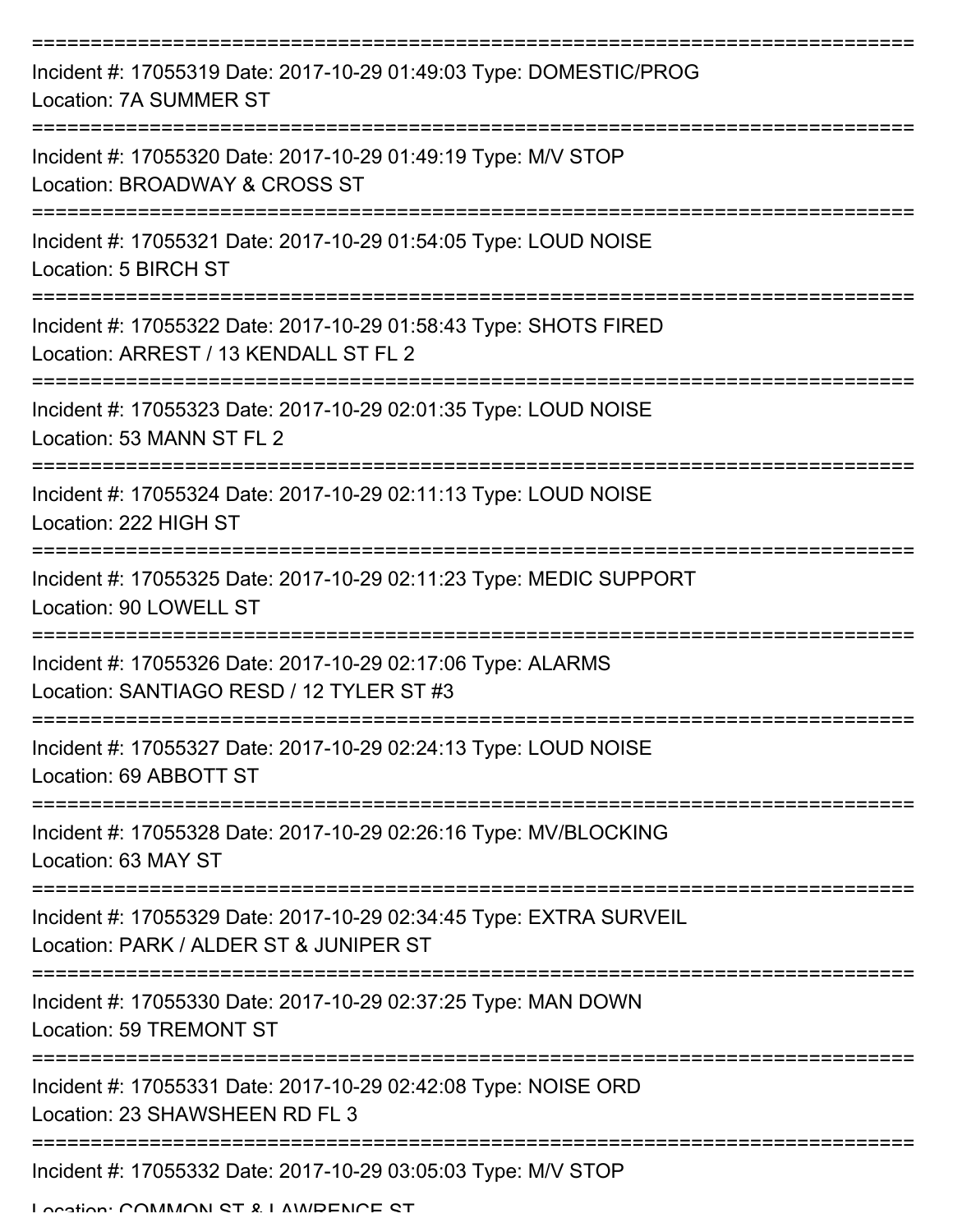| Incident #: 17055333 Date: 2017-10-29 03:11:29 Type: LOUD NOISE<br>Location: 206 PARK ST                          |
|-------------------------------------------------------------------------------------------------------------------|
| Incident #: 17055334 Date: 2017-10-29 03:15:02 Type: LOUD NOISE<br>Location: 20 KNOX ST #12                       |
| Incident #: 17055335 Date: 2017-10-29 03:18:05 Type: BUILDING CHK<br>Location: HAYES TAVERN INC / 167 S UNION ST  |
| Incident #: 17055336 Date: 2017-10-29 03:19:43 Type: LOUD NOISE<br>Location: 101 OLIVE AV<br>------------------   |
| Incident #: 17055337 Date: 2017-10-29 03:33:29 Type: M/V STOP<br>Location: COMMON ST & NEWBURY ST                 |
| Incident #: 17055338 Date: 2017-10-29 03:42:01 Type: M/V STOP<br>Location: HAVERHILL ST & MAY ST                  |
| Incident #: 17055339 Date: 2017-10-29 03:43:32 Type: LOUD NOISE<br>Location: HIGH ST & PLATT ST                   |
| Incident #: 17055340 Date: 2017-10-29 04:00:49 Type: ALARMS<br>Location: MENDEZ AUTO / 134 WEST ST                |
| Incident #: 17055341 Date: 2017-10-29 04:08:33 Type: SPECIAL CHECK<br>Location: HAYES TAVERN INC / 167 S UNION ST |
| Incident #: 17055342 Date: 2017-10-29 04:18:23 Type: SHOTS FIRED<br>Location: 455 HAVERHILL ST                    |
| Incident #: 17055343 Date: 2017-10-29 04:31:31 Type: LOUD NOISE<br>Location: 22 HIGH ST                           |
| Incident #: 17055344 Date: 2017-10-29 05:16:00 Type: M/V STOP<br>Location: 103 SUMMER ST                          |
| Incident #: 17055345 Date: 2017-10-29 05:52:53 Type: M/V STOP<br>Location: 320 S BROADWAY                         |
| Incident #: 17055346 Date: 2017-10-29 06:44:20 Type: M/V STOP<br>Location: GRAFTON ST & WINTHROP AV               |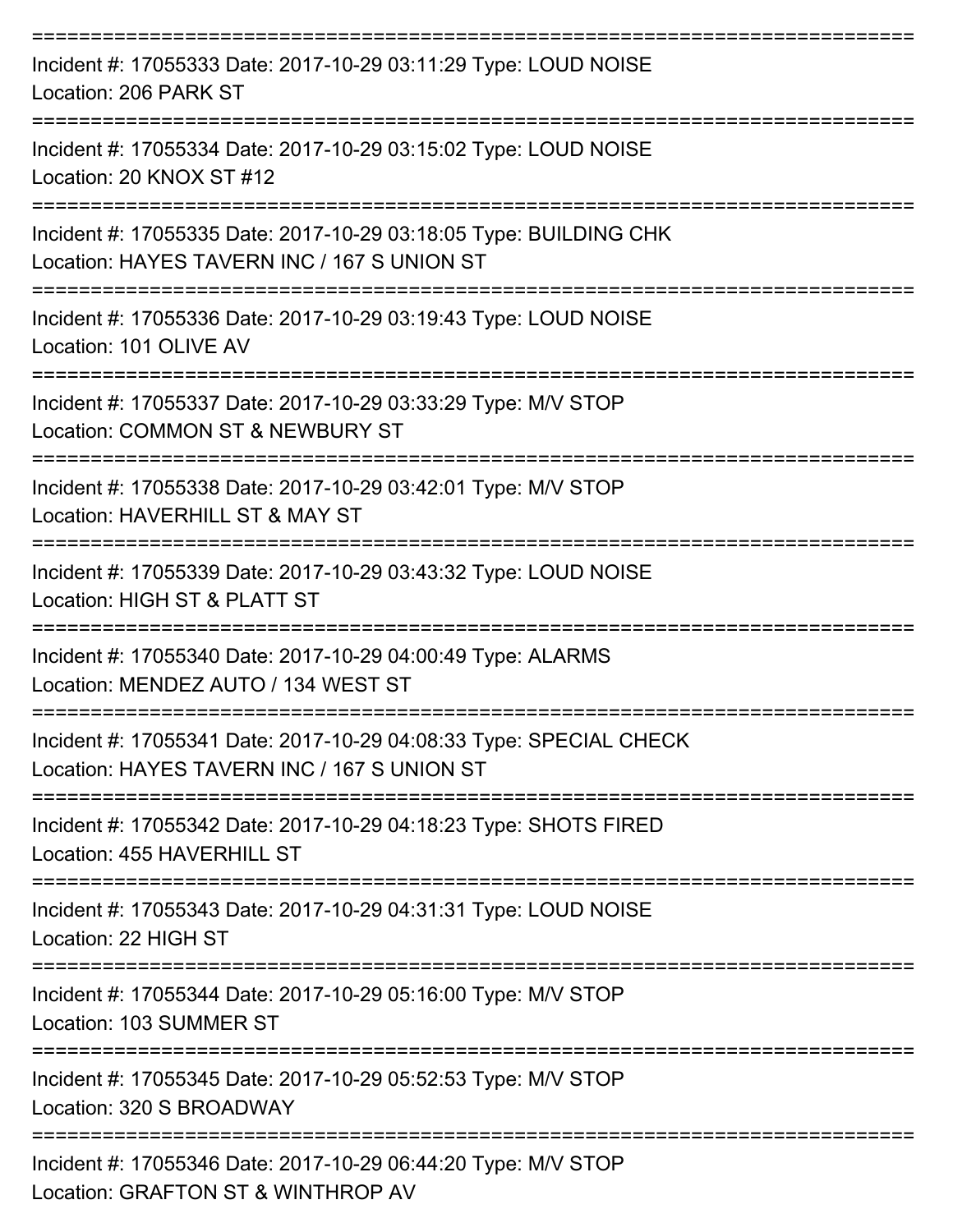| Incident #: 17055347 Date: 2017-10-29 07:04:31 Type: PARK & WALK<br>Location: 205 BROADWAY            |
|-------------------------------------------------------------------------------------------------------|
| Incident #: 17055348 Date: 2017-10-29 07:09:40 Type: WIRE DOWN<br>Location: 82 TREMONT ST             |
| Incident #: 17055349 Date: 2017-10-29 08:05:19 Type: DISABLED MV<br>Location: MARSTON ST & STORROW ST |
| Incident #: 17055350 Date: 2017-10-29 08:20:16 Type: MISSING PERS<br>Location: 27 BROOK ST #1         |
| Incident #: 17055351 Date: 2017-10-29 08:49:00 Type: NEIGHBOR PROB<br>Location: 10 EMBANKMENT RD      |
| Incident #: 17055352 Date: 2017-10-29 09:51:33 Type: LARCENY/PAST<br>Location: 382 ELM ST             |
| Incident #: 17055353 Date: 2017-10-29 09:53:50 Type: INVEST CONT<br>Location: 27 MONTGOMERY ST        |
| Incident #: 17055354 Date: 2017-10-29 10:04:22 Type: MAL DAMAGE<br>Location: 550 BROADWAY #414        |
| Incident #: 17055355 Date: 2017-10-29 10:10:12 Type: UNWANTEDGUEST<br>Location: 270 CANAL ST #531     |
| Incident #: 17055356 Date: 2017-10-29 10:24:59 Type: UNWANTEDGUEST<br>Location: 15 BROOK ST           |
| Incident #: 17055357 Date: 2017-10-29 11:08:05 Type: TENANT PROB<br>Location: 29 EXCHANGE ST #2       |
| Incident #: 17055358 Date: 2017-10-29 11:09:49 Type: M/V STOP<br>Location: BODWELL ST & MEDFORD ST    |
| Incident #: 17055359 Date: 2017-10-29 11:13:48 Type: WARRANT SERVE<br>Location: 41 BERKELEY ST #33    |
| Incident #: 17055360 Date: 2017-10-29 11:16:23 Type: DISABLED MV<br>Location: 1100 ESSEX ST           |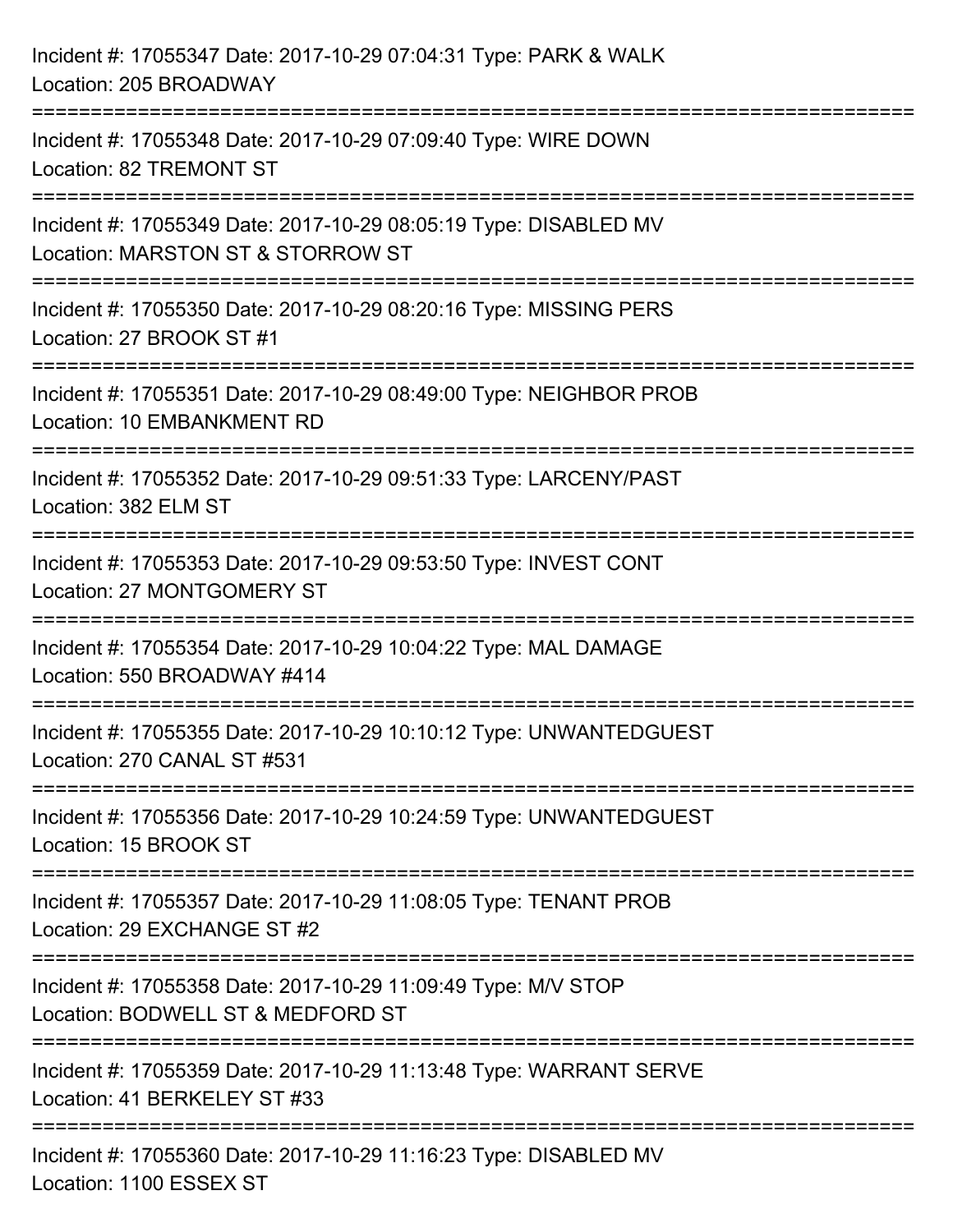| Incident #: 17055361 Date: 2017-10-29 11:28:20 Type: MAL DAMAGE<br>Location: 12 ATKINSON ST                                                    |
|------------------------------------------------------------------------------------------------------------------------------------------------|
| Incident #: 17055362 Date: 2017-10-29 11:31:33 Type: M/V STOP<br>Location: GRAICHEN TER & PARK ST                                              |
| Incident #: 17055363 Date: 2017-10-29 11:31:44 Type: MV/BLOCKING<br><b>Location: 5 MERRIMACK VIEW CT</b><br>================================== |
| Incident #: 17055364 Date: 2017-10-29 11:37:44 Type: AUTO ACC/NO PI<br>Location: 346 AMES ST                                                   |
| Incident #: 17055365 Date: 2017-10-29 11:47:40 Type: M/V STOP<br>Location: S BROADWAY & SALEM ST                                               |
| Incident #: 17055366 Date: 2017-10-29 11:57:22 Type: SUS PERS/MV<br>Location: ARLITT CT & MONMOUTH ST<br>:=======================              |
| Incident #: 17055367 Date: 2017-10-29 12:05:24 Type: STOL/MV/PAS<br>Location: 23 CHELMSFORD ST                                                 |
| Incident #: 17055368 Date: 2017-10-29 12:09:41 Type: A&B PAST<br>Location: 77 S UNION ST FL 1                                                  |
| Incident #: 17055371 Date: 2017-10-29 12:17:49 Type: CK WELL BEING<br>Location: COR UNUM MEAL CENTER / 191 SALEM ST                            |
| Incident #: 17055369 Date: 2017-10-29 12:18:12 Type: MAL DAMAGE<br>Location: 93 BODWELL ST                                                     |
| Incident #: 17055370 Date: 2017-10-29 12:18:54 Type: WOMAN DOWN<br>Location: LAWRENCE ST & BASEFIELD FIELD                                     |
| Incident #: 17055373 Date: 2017-10-29 12:44:32 Type: CK WELL BEING<br>Location: 75 INMAN ST                                                    |
| Incident #: 17055372 Date: 2017-10-29 12:44:34 Type: SUICIDE ATTEMPT<br>Location: COMMON ST & FRANKLIN ST                                      |
| Incident #: 17055374 Date: 2017-10-29 13:18:57 Type: M/V STOP<br>Location: 15 PORTLAND ST                                                      |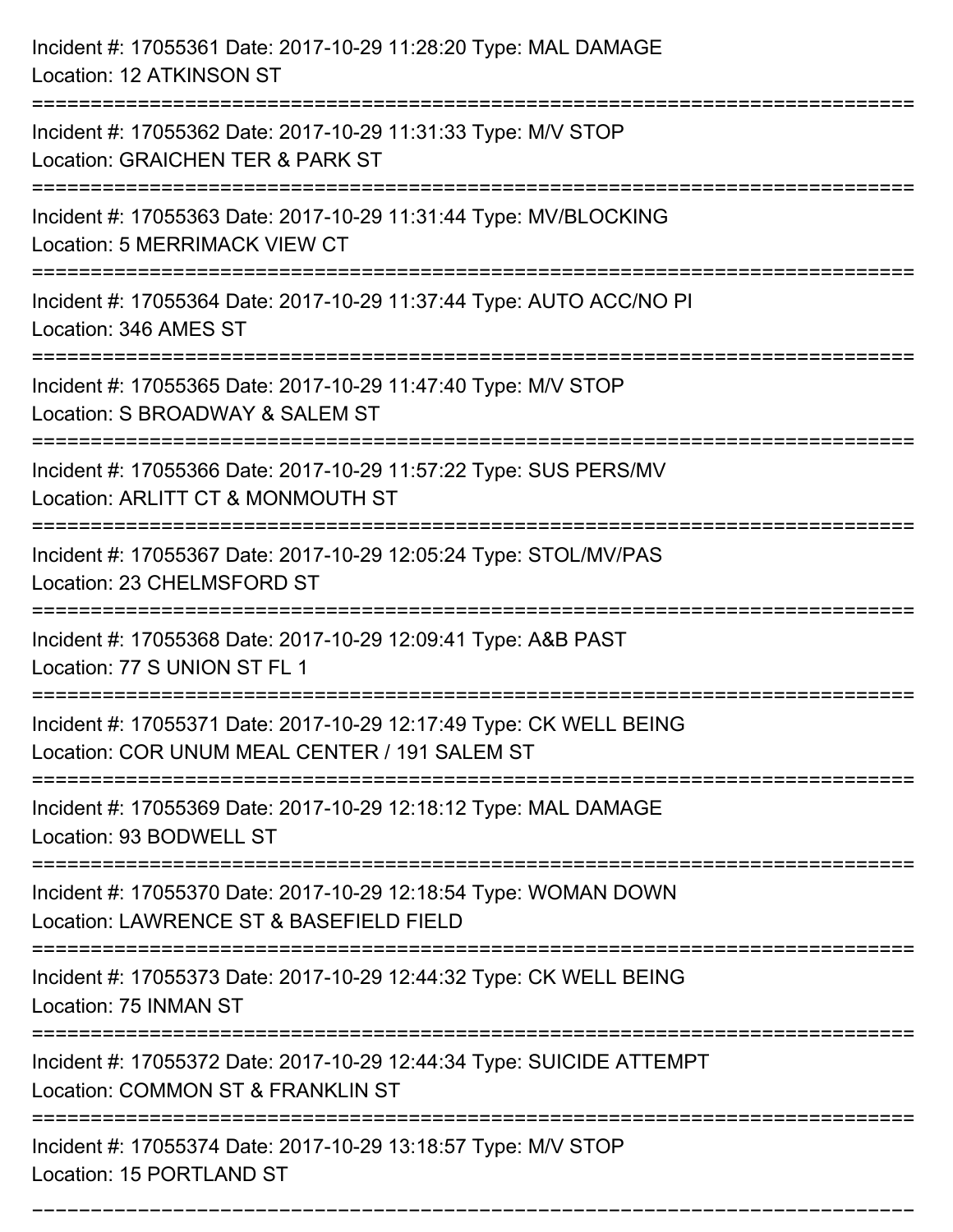| Incident #: 17055375 Date: 2017-10-29 13:23:30 Type: M/V STOP<br>Location: S BROADWAY & SHATTUCK ST<br>----------------------- |
|--------------------------------------------------------------------------------------------------------------------------------|
| Incident #: 17055376 Date: 2017-10-29 14:16:37 Type: LIC PLATE STO<br>Location: 29 S CANAL ST                                  |
| Incident #: 17055377 Date: 2017-10-29 14:19:15 Type: CK WELL BEING<br>Location: 333 BROADWAY                                   |
| Incident #: 17055378 Date: 2017-10-29 14:32:18 Type: CK WELL BEING<br>Location: 525 ESSEX ST                                   |
| Incident #: 17055379 Date: 2017-10-29 14:40:49 Type: MEDIC SUPPORT<br>Location: FULTON ST & HAVERHILL ST<br>================== |
| Incident #: 17055380 Date: 2017-10-29 14:48:27 Type: MAL DAMAGE<br>Location: 2 INMAN ST                                        |
| Incident #: 17055381 Date: 2017-10-29 14:57:25 Type: M/V STOP<br><b>Location: 32 LAWRENCE ST</b>                               |
| Incident #: 17055382 Date: 2017-10-29 14:58:56 Type: AUTO ACC/NO PI<br>Location: DUNKIN DONUTS / 226 WINTHROP AV               |
| Incident #: 17055383 Date: 2017-10-29 15:59:16 Type: M/V STOP<br>Location: CEDAR ST & FRANKLIN ST                              |
| Incident #: 17055384 Date: 2017-10-29 16:04:20 Type: M/V STOP<br>Location: 35 AVON ST                                          |
| Incident #: 17055385 Date: 2017-10-29 16:04:54 Type: AUTO ACC/NO PI<br>Location: BOXFORD ST & FOSTER ST                        |
| Incident #: 17055386 Date: 2017-10-29 16:05:54 Type: SUS PERS/MV<br>Location: 72 INMAN ST                                      |
| Incident #: 17055387 Date: 2017-10-29 16:12:32 Type: M/V STOP<br>Location: 15 BRUCE ST                                         |
| Incident #: 17055388 Date: 2017-10-29 16:14:43 Type: LIC PLATE STO<br>Location: 17 ELIZABETH ST                                |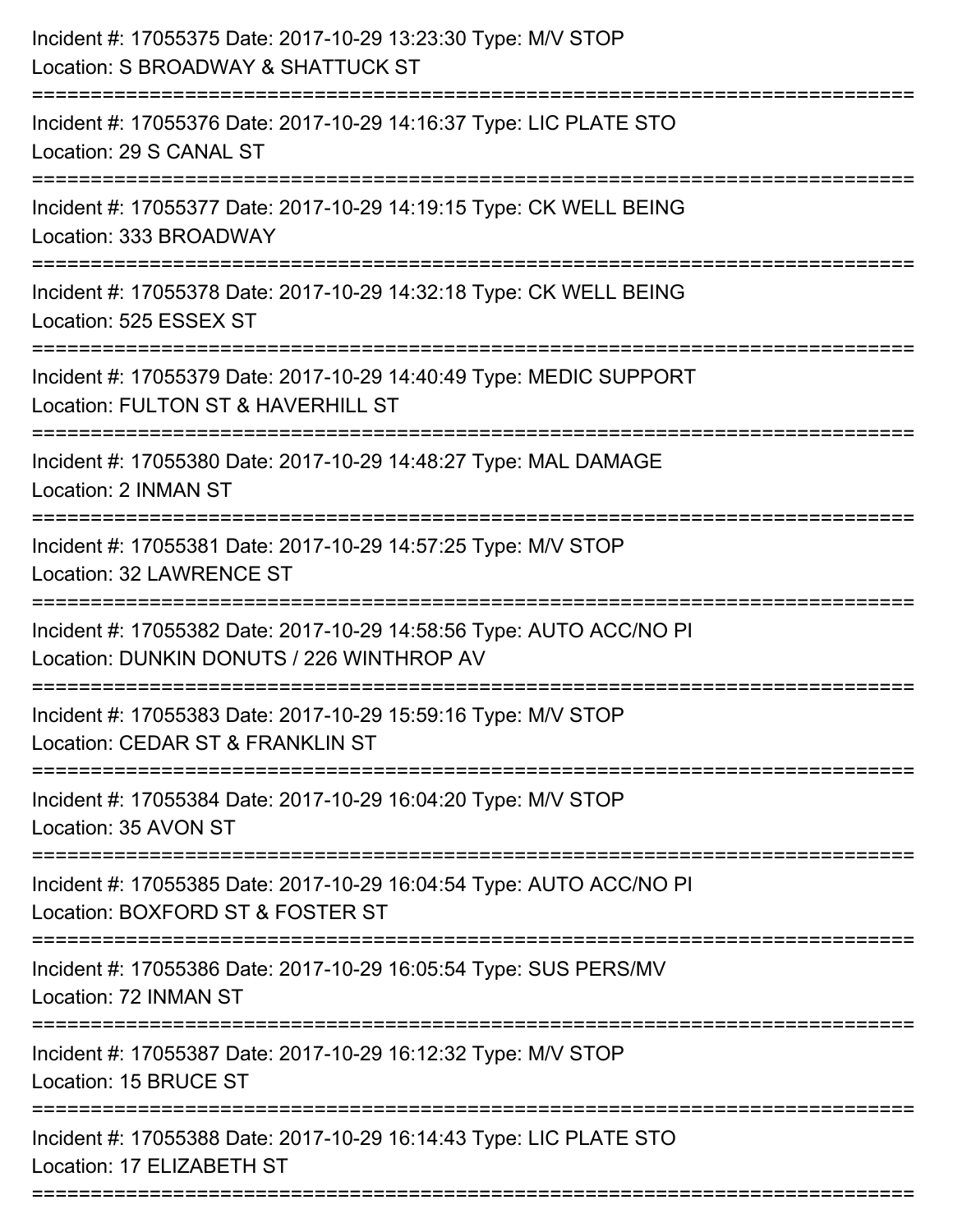Location: 2 INMAN ST

| Incident #: 17055390 Date: 2017-10-29 16:40:27 Type: AUTO ACC/NO PI<br>Location: LOWELL ST & MARGIN ST                    |
|---------------------------------------------------------------------------------------------------------------------------|
| Incident #: 17055391 Date: 2017-10-29 17:02:10 Type: AUTO ACC/NO PI<br>Location: 223 WINTHROP AV                          |
| Incident #: 17055392 Date: 2017-10-29 17:24:06 Type: ANIMAL COMPL<br>Location: 103 FERRY ST #1                            |
| Incident #: 17055393 Date: 2017-10-29 17:28:33 Type: M/V STOP<br>Location: COMMON ST & HAMPSHIRE ST                       |
| Incident #: 17055394 Date: 2017-10-29 17:33:15 Type: EXTRA SURVEIL<br>Location: CRONIN PARK / 141 WEST ST                 |
| :====================<br>Incident #: 17055395 Date: 2017-10-29 17:35:52 Type: M/V STOP<br>Location: MELROSE ST & WATER ST |
| Incident #: 17055396 Date: 2017-10-29 17:37:39 Type: M/V STOP<br>Location: 264 ESSEX ST                                   |
| Incident #: 17055397 Date: 2017-10-29 17:39:31 Type: B&E/MV/PROG<br>Location: 360 MERRIMACK ST                            |
| Incident #: 17055398 Date: 2017-10-29 17:44:15 Type: STOLEN PROP<br>Location: 160 WINTHROP AV                             |
| Incident #: 17055399 Date: 2017-10-29 17:46:03 Type: EXTRA SURVEIL<br>Location: DR SCRITO PARK / 1 BROOK ST               |
| Incident #: 17055400 Date: 2017-10-29 17:47:53 Type: EXTRA SURVEIL<br>Location: WEST ST. PARK / null                      |
| Incident #: 17055401 Date: 2017-10-29 17:51:28 Type: EXTRA SURVEIL<br>Location: ALDER ST & POPLAR ST                      |
| Incident #: 17055402 Date: 2017-10-29 17:53:51 Type: EXTRA SURVEIL<br>Location: CAMPAGONE COMMON / COMMON ST              |
|                                                                                                                           |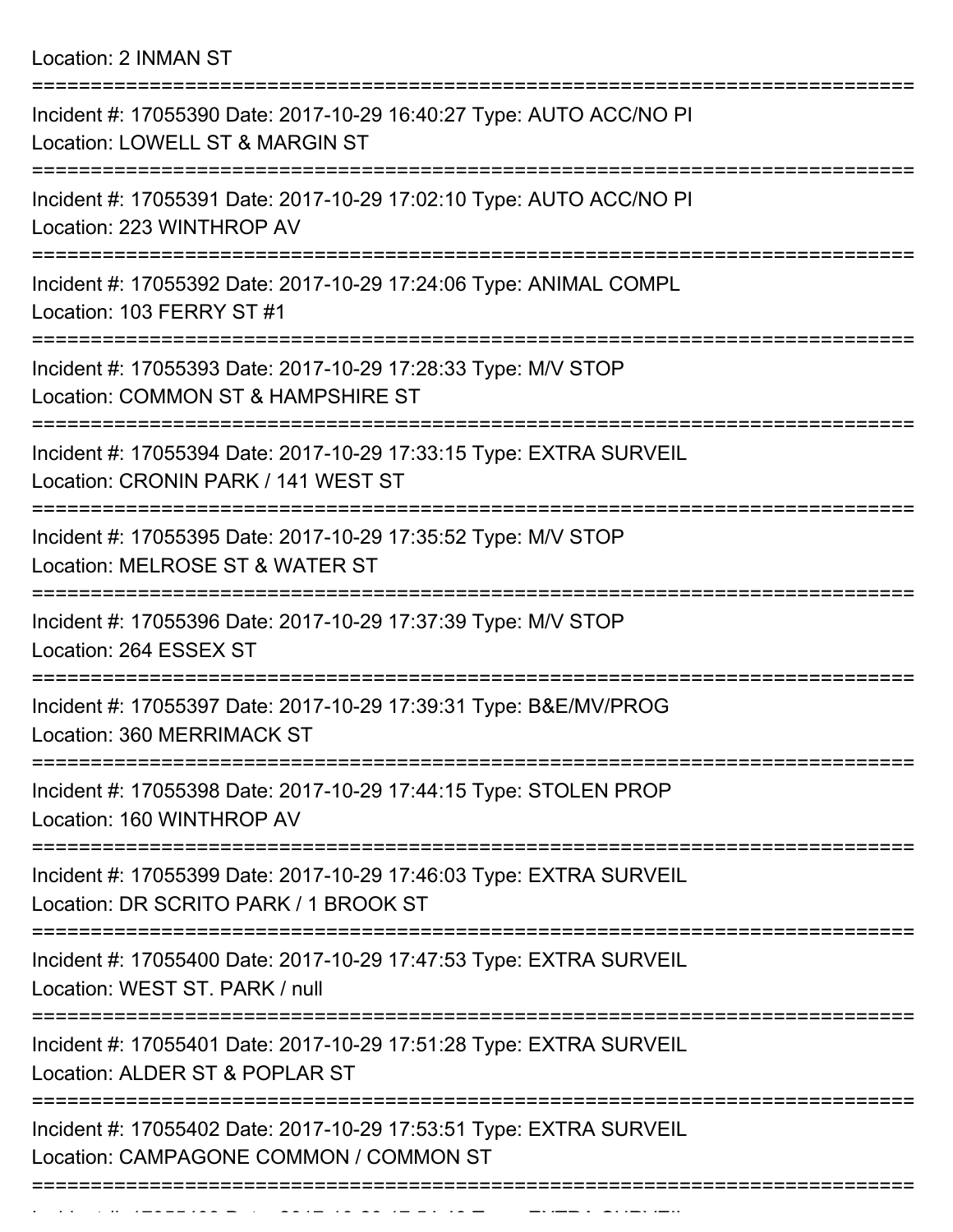Location: PEMBERTON PARK / CANAL ST

| Incident #: 17055405 Date: 2017-10-29 17:57:24 Type: EXTRA SURVEIL<br>Location: LAWRENCE ST & OAK ST                |
|---------------------------------------------------------------------------------------------------------------------|
| Incident #: 17055406 Date: 2017-10-29 17:58:15 Type: EXTRA SURVEIL<br>Location: HOWARD PARK / null                  |
| Incident #: 17055404 Date: 2017-10-29 17:58:30 Type: EXTRA SURVEIL<br>Location: MYRTLE ST & SARATOGA ST             |
| Incident #: 17055408 Date: 2017-10-29 18:06:08 Type: NEIGHBOR PROB<br>Location: 34 BERKELEY ST #22                  |
| Incident #: 17055407 Date: 2017-10-29 18:07:07 Type: STOLEN PROP<br>Location: SUBWAYS / 160 WINTHROP AV             |
| Incident #: 17055409 Date: 2017-10-29 18:07:28 Type: NOTIFICATION<br>Location: 90 AMES ST                           |
| Incident #: 17055410 Date: 2017-10-29 18:10:48 Type: EXTRA SURVEIL<br>Location: DOG POUND PARK / COMMONWEALTH DR    |
| Incident #: 17055411 Date: 2017-10-29 18:12:12 Type: AUTO ACC/UNK PI<br>Location: HAWLEY ST & S BROADWAY            |
| Incident #: 17055412 Date: 2017-10-29 18:17:29 Type: EXTRA SURVEIL<br>Location: GAGNON PARK / PROVIDENCE ST         |
| Incident #: 17055413 Date: 2017-10-29 18:27:53 Type: EXTRA SURVEIL<br>Location: GUILMETTE SCHOOL / 80 BODWELL ST    |
| Incident #: 17055414 Date: 2017-10-29 18:34:33 Type: EXTRA SURVEIL<br>Location: BORGOIN PARK / WEST ST              |
| Incident #: 17055415 Date: 2017-10-29 18:47:35 Type: EXTRA SURVEIL<br>Location: PARTHUM SCHOOL / 255 E HAVERHILL ST |
| Incident #: 17055416 Date: 2017-10-29 18:49:57 Type: EXTRA SURVEIL<br>Location: ROLLINS SCHOOL / 451 HOWARD ST      |
|                                                                                                                     |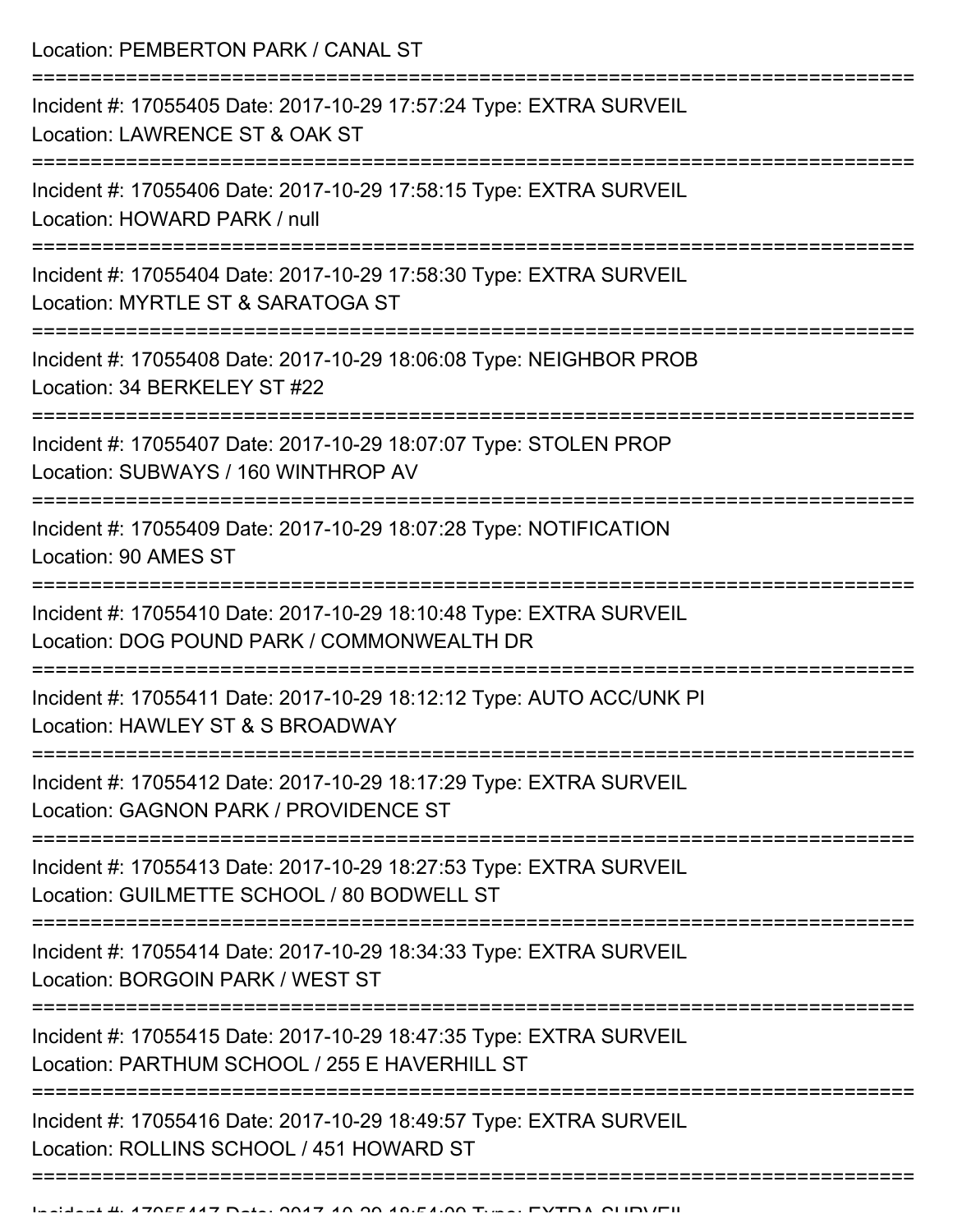Location: 85 MANCHESTER ST

=========================================================================== Incident #: 17055418 Date: 2017-10-29 18:55:14 Type: M/V STOP Location: S UNION ST & SALEM ST =========================================================================== Incident #: 17055419 Date: 2017-10-29 18:56:25 Type: M/V STOP Location: ROLLINS SCHOOL / 451 HOWARD ST =========================================================================== Incident #: 17055420 Date: 2017-10-29 18:57:17 Type: EXTRA SURVEIL Location: HENNESSEY SCHOOL / 122 HANCOCK ST =========================================================================== Incident #: 17055422 Date: 2017-10-29 19:00:23 Type: GENERAL SERV Location: WALK IN / BROADWAY & PARK ST =========================================================================== Incident #: 17055421 Date: 2017-10-29 19:02:50 Type: EXTRA SURVEIL Location: STORROW PARK / 100 HIGH ST =========================================================================== Incident #: 17055423 Date: 2017-10-29 19:05:55 Type: EXTRA SURVEIL Location: GEISLER STATE POOL / 50 HIGH ST =========================================================================== Incident #: 17055424 Date: 2017-10-29 19:12:46 Type: ALARM/BURG Location: VECINA BEAUTY SUPPLY / 195 LAWRENCE ST =========================================================================== Incident #: 17055425 Date: 2017-10-29 19:13:46 Type: EXTRA SURVEIL Location: 456 HAVERHILL ST =========================================================================== Incident #: 17055426 Date: 2017-10-29 19:16:01 Type: SHOTS FIRED Location: AUBURN ST & HAMPSHIRE ST =========================================================================== Incident #: 17055427 Date: 2017-10-29 19:50:17 Type: EXTRA SURVEIL Location: ROWELL PARK / CEDAR ST & HAMPSHIRE ST =========================================================================== Incident #: 17055428 Date: 2017-10-29 19:55:13 Type: EXTRA SURVEIL Location: CENTRAL CATHOLIC HIGH SCHOOL / 300 HAMPSHIRE ST =========================================================================== Incident #: 17055430 Date: 2017-10-29 19:56:00 Type: EXTRA SURVEIL Location: CRONIN PARK / ALDER & JUNIPER =========================================================================== Incident #: 17055429 Date: 2017-10-29 19:56:10 Type: EXTRA SURVEIL Location: KENNEDY PARK / HOLLY ST ===========================================================================

Incident #: 17055432 Date: 2017-10-29 20:00:56 Type: EXTRA SURVEIL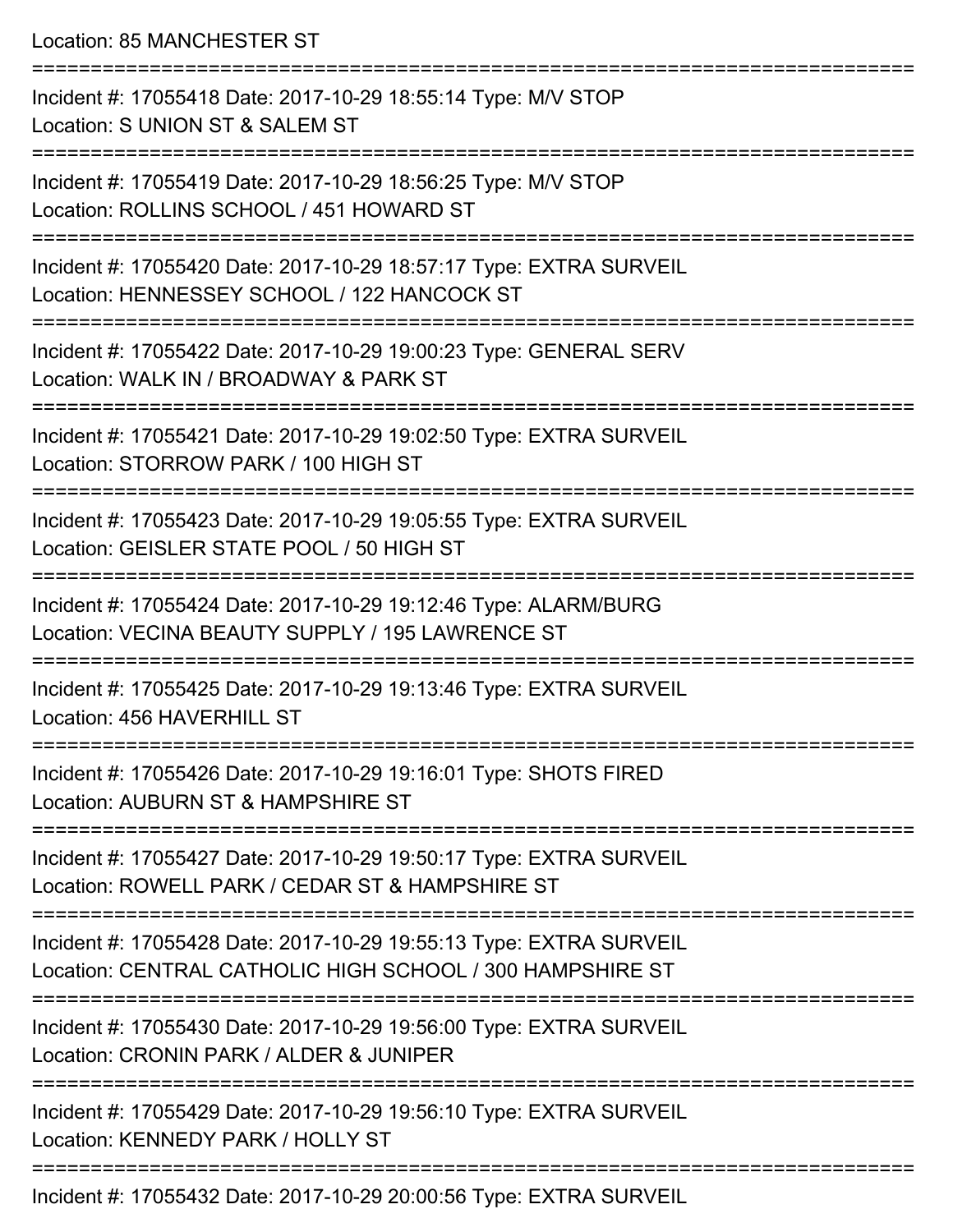| Incident #: 17055431 Date: 2017-10-29 20:01:29 Type: EXTRA SURVEIL<br>Location: BOURGOIN PARK / WEST ST<br>===============      |
|---------------------------------------------------------------------------------------------------------------------------------|
| Incident #: 17055433 Date: 2017-10-29 20:03:08 Type: MV/BLOCKING<br>Location: 6 OAK ST<br>==================                    |
| Incident #: 17055434 Date: 2017-10-29 20:08:45 Type: ALARM/BURG<br>Location: FALLARD RESIDENCE/ 9786815638 / 134 E HAVERHILL ST |
| Incident #: 17055435 Date: 2017-10-29 20:11:27 Type: WOMAN DOWN<br>Location: 11 CUSTER ST                                       |
| Incident #: 17055436 Date: 2017-10-29 20:34:10 Type: ALARM/BURG<br>Location: SUPERIOR CLEANERS / 37 ESSEX ST                    |
| Incident #: 17055437 Date: 2017-10-29 20:36:24 Type: ALARM/BURG<br>Location: BIRCHWOOD RD & LAWRENCE ST                         |
| Incident #: 17055440 Date: 2017-10-29 20:36:53 Type: WARRANT SERVE<br>Location: 142 PLEASANT PL #302                            |
| Incident #: 17055438 Date: 2017-10-29 20:37:32 Type: EXTRA SURVEIL<br>Location: MISSERVILLE PARK / SUMMER & ALLEN               |
| Incident #: 17055439 Date: 2017-10-29 20:39:47 Type: NOTIFICATION<br>Location: 4 MAPLE ST                                       |
| Incident #: 17055441 Date: 2017-10-29 20:45:36 Type: B&E/PROG<br>Location: 96 LEROY AV                                          |
| Incident #: 17055443 Date: 2017-10-29 20:49:57 Type: LOUD NOISE<br>Location: 14 BERESFORD ST                                    |
| Incident #: 17055442 Date: 2017-10-29 20:51:02 Type: ANIMAL COMPL<br>Location: 502 RIVERSIDE DR                                 |
| Incident #: 17055444 Date: 2017-10-29 20:54:09 Type: 911 HANG UP<br>Location: 37 E DALTON ST                                    |
| Incident #: 17055446 Date: 2017-10-29 21:00:56 Type: DOMESTIC/PROG                                                              |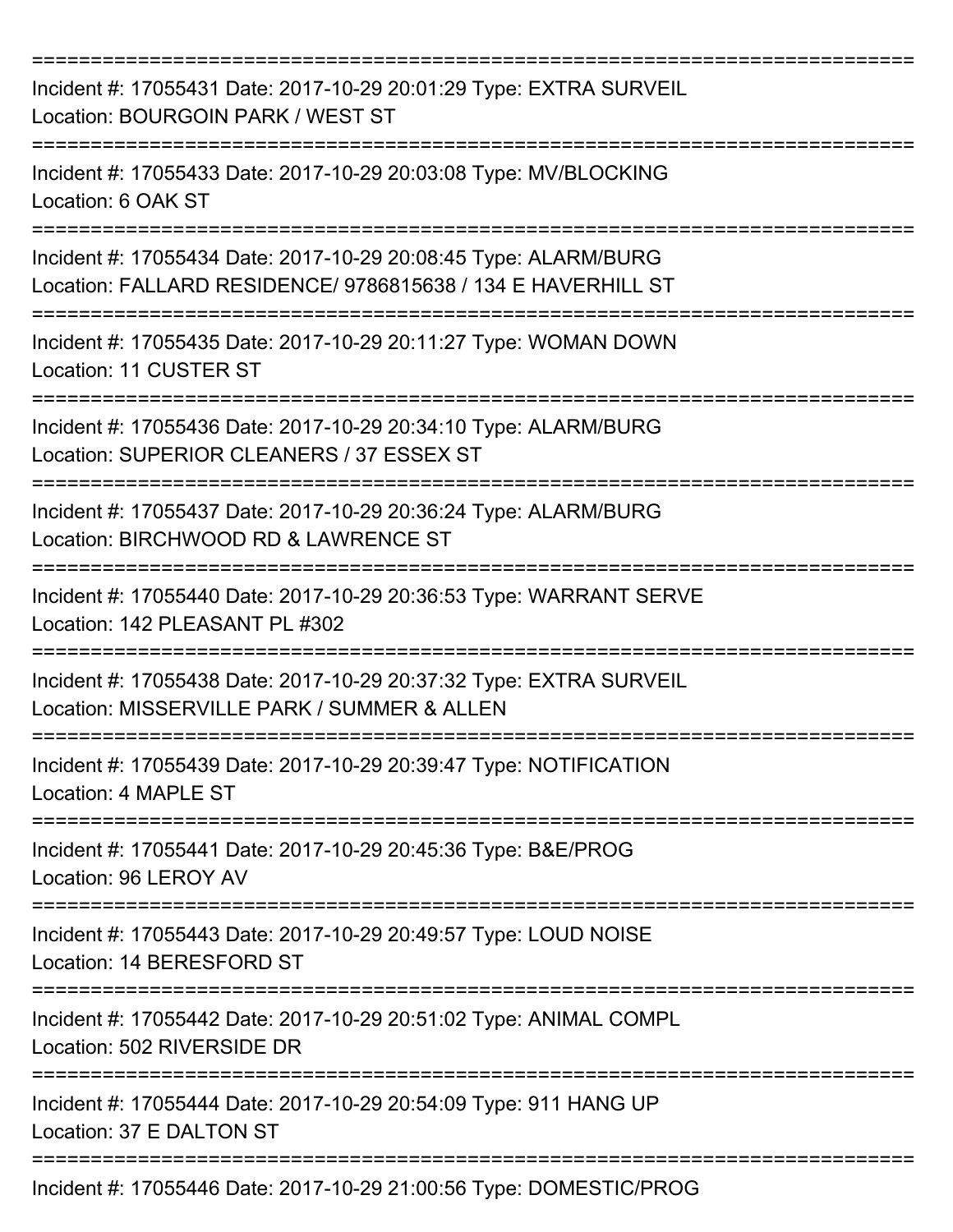| Incident #: 17055445 Date: 2017-10-29 21:01:02 Type: M/V STOP<br>Location: BROADWAY & PARK ST                       |
|---------------------------------------------------------------------------------------------------------------------|
| Incident #: 17055447 Date: 2017-10-29 21:14:46 Type: EXTRA SURVEIL<br>Location: ARLINGTON SCHOOL / 150 ARLINGTON ST |
| Incident #: 17055448 Date: 2017-10-29 21:17:35 Type: SUICIDE ATTEMPT<br>Location: 174 ANDOVER ST FL 1               |
| Incident #: 17055449 Date: 2017-10-29 21:18:37 Type: EXTRA SURVEIL<br>Location: CRONIN PARK / ALDER ST              |
| Incident #: 17055450 Date: 2017-10-29 21:25:30 Type: DISTURBANCE<br>Location: SAVIEL NIGHT CLUB / 245 LAWRENCE ST   |
| Incident #: 17055451 Date: 2017-10-29 21:27:17 Type: GENERAL SERV<br>Location: LAWRENCE ST & METHUEN ST             |
| Incident #: 17055452 Date: 2017-10-29 21:51:44 Type: STOL/MV/PAS<br><b>Location: 46 SAUNDERS ST</b>                 |
| Incident #: 17055453 Date: 2017-10-29 21:59:01 Type: LOUD NOISE<br>Location: 23 ALDER ST                            |
| Incident #: 17055454 Date: 2017-10-29 21:59:17 Type: SHOTS FIRED<br>Location: 73 RAILROAD ST                        |
| ==================<br>Incident #: 17055455 Date: 2017-10-29 22:23:39 Type: FIGHT<br><b>Location: 11 LAWRENCE ST</b> |
| Incident #: 17055456 Date: 2017-10-29 22:29:29 Type: UNWANTEDGUEST<br>Location: 68 BOWDOIN ST                       |
| Incident #: 17055457 Date: 2017-10-29 22:55:55 Type: WOMAN DOWN<br>Location: AMESBURY ST & COMMON ST                |
| Incident #: 17055458 Date: 2017-10-29 23:06:33 Type: GENERAL SERV<br>Location: 5 WILMOT ST #1R                      |
| Incident #: 17055459 Date: 2017-10-29 23:16:10 Type: GENERAL SERV                                                   |

Location: 10 FORDHAM RD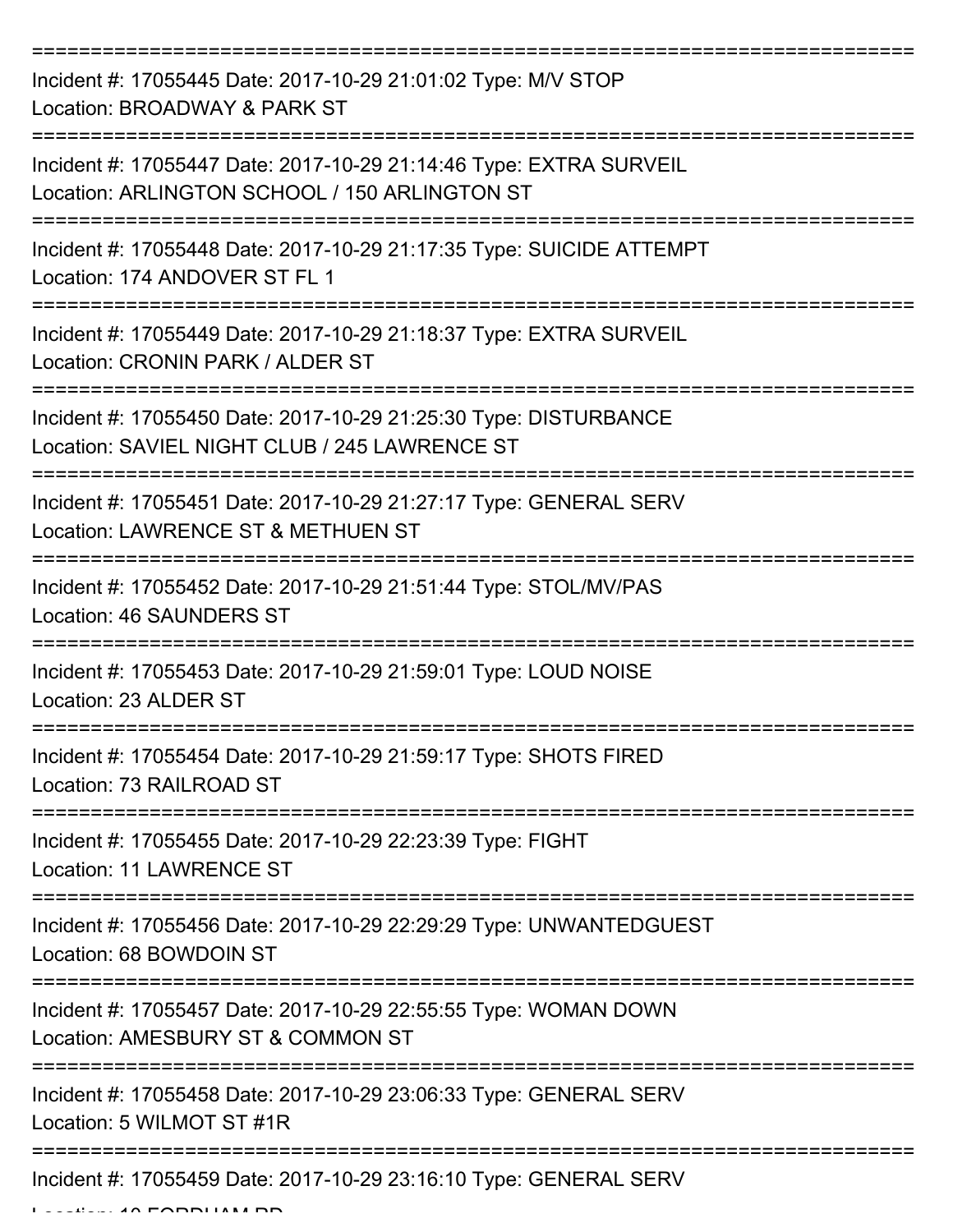| Incident #: 17055460 Date: 2017-10-29 23:16:40 Type: WIRE DOWN<br>Location: 413 RIVERSIDE DR                                                  |
|-----------------------------------------------------------------------------------------------------------------------------------------------|
| Incident #: 17055461 Date: 2017-10-29 23:20:06 Type: ALARM/BURG<br>Location: CENTRAL AUTO MUSIC / 273 S UNION ST                              |
| Incident #: 17055462 Date: 2017-10-29 23:21:16 Type: ALARM/BURG<br>Location: EL MERCADO / 49 WALNUT ST                                        |
| Incident #: 17055463 Date: 2017-10-29 23:27:24 Type: WIRE DOWN<br>Location: 336 PARK ST                                                       |
| ======================<br>Incident #: 17055464 Date: 2017-10-29 23:32:41 Type: ALARM/BURG<br>Location: GOOD SHEPARD CENTER / 412 HAMPSHIRE ST |
| Incident #: 17055466 Date: 2017-10-29 23:34:44 Type: GENERAL SERV<br>Location: WALK IN / 384 MARKET ST                                        |
| Incident #: 17055465 Date: 2017-10-29 23:35:26 Type: ALARM/BURG<br>Location: YAN CARLOS SUPERMARKET / 334 LAWRENCE ST                         |
| Incident #: 17055468 Date: 2017-10-29 23:41:28 Type: GENERAL SERV<br>Location: BRADFORD ST & BROADWAY                                         |
| Incident #: 17055467 Date: 2017-10-29 23:41:32 Type: ALARM/BURG<br>Location: LIBRARY / 51 LAWRENCE ST                                         |
| Incident #: 17055470 Date: 2017-10-29 23:42:41 Type: WIRE DOWN<br>Location: 13 PLEASANT ST                                                    |
| Incident #: 17055469 Date: 2017-10-29 23:43:26 Type: B&E/MV/PROG<br>Location: 329 BROADWAY                                                    |
| Incident #: 17055471 Date: 2017-10-29 23:45:03 Type: GENERAL SERV<br>Location: MARBLE AV & WATER ST                                           |
| Incident #: 17055472 Date: 2017-10-29 23:49:07 Type: CHILD ABUSE<br>Location: WALK IN / 158 WATER ST #3                                       |
| Incident #: 17055473 Date: 2017-10-29 23:52:19 Type: ALARM/BURG                                                                               |

Location: DITEAIN / 365 ESSEY ST